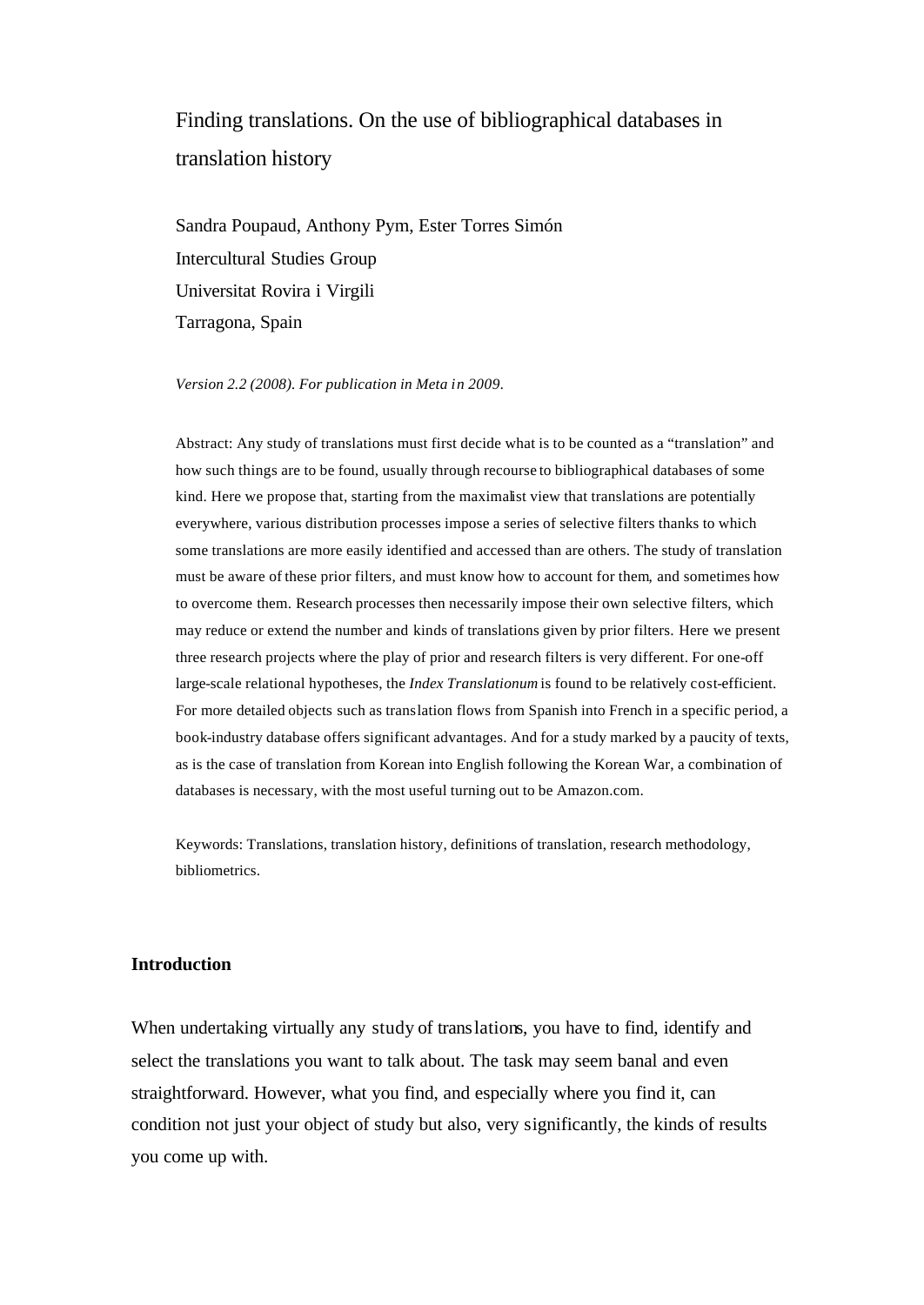Here we will review the way translations have been found in three quite different research projects. The first is a one-off study of the general relations between translations and the size of target ma rkets, designed to test a specific simple hypothesis; the second is ongoing research on translations from Spanish and Catalan in France in the period 1980-2000; and the third looks at translations from Korean in US English in the period following the Korean War. The practical problems encountered in these projects are extremely diverse, as indeed have been the databases we have worked from. Here we will be giving consideration to the UNESCO *Index Translationum*, to a professional book-industry database (Electre), and to the use of an online bookseller (Amazon). In each case we will try to say what a particular database is good for, and what it is not so good for. The principles and problems, however, are more general, and concern many other kinds of bibliographies and catalogues.

## **Three principles**

In principle (the first principle), translations are everywhere, at all times. It just depends on where you look, and on what you call a translation. More technically, we must assume the ubiquity of our object and then consider the way representations necessarily filter that object into presence. The filtering happens first by the semiotics of metadata and the technologies of distribution (the world calls some texts "translations", then makes some of them easier to find than others), and second by the definitions put to work in each particular research project (we only want to find some kinds of translations). This actually gives us three principles, which may require brief elaboration.

#### *Principle of ubiquity: Translations are everywhere*

Unless stated otherwise, translations may be the result of any communication, intralingual or interlingual, involving meaning transformation. This is the kind of broad definition currently in vogue in a certain postmodern sociology (cf. Renn 2006; Akrich et al. 2006) and indeed in the vogue of "culture translation" or "cultural translation" in a perennially reinvented Cultural Studies. As such, translation may be seen as occurring wherever different languages or indeed different discourses are in contact; translations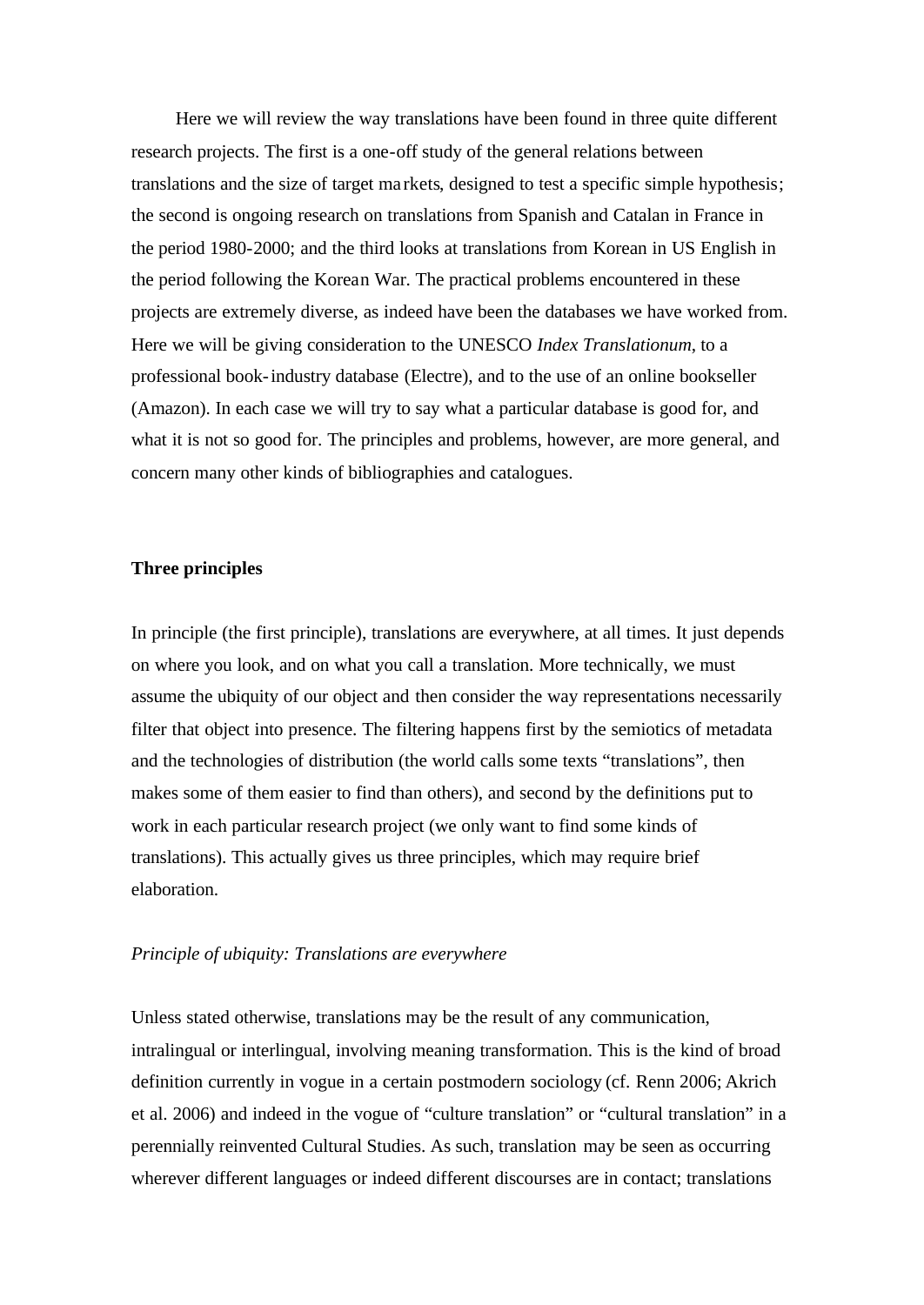are constantly spoken, and of course thought. Translation is thus basic to any situation for which homogeneity cannot be assumed. Indeed, translation would very much be a constitutive feature of the dreams of a publican and his wife happily asleep upstairs in the pub in Chapelizod, Ireland. But we would not know about those dreams, or those particular translations of the self and the world, had they not been published in *Finnegans Wake*.

The only problem with this first principle is that much of the world spends some time and more energy stating otherwise.

## *Principle of the prior filter: If you find a translation, someone wanted you to find it.*

Only some translative activity turns into texts (spoken or written stretches of discourse attributed with macrostructural unity), and only some texts attain significant distribution. They are recorded, reproduced, written down, or otherwise put into a form that can be moved away from the situation of production. Some are then accorded "epitexts" (Genette's term for the publicity material, interviews, etc. that promote a text) and a string of "metatexts" (all the texts about the text, including entries in library catalogues, bibliographical listings, and a place in the kinds of catalogues that interest us here). For some, those epitexts and metatexts are also translations, but we have no need to complicate definitions at this stage. Let us bundle together all those technologies, efforts and semiotic representations and call the sum the "prior filter", meaning that these are the selection processes that happened prior to our own intervention in history. Most texts, of course, are filtered *out* by these processes, either because they are considered to be of not enough value to set off extensive reproductive machinery, or because there are active interests in keeping them away from any kind of distribution.

For example, several members of our research group have spent some years trying to record the work of interpreters and cultural mediators in hospitals. We are trying to give the translations a technology (audio or video recording) that can turn them into an object of knowledge. Yet the resistance is insidious: the hospital administrators politely refuse, for a hundred reasons that have nothing to do with the fact that they do not want us to find out why they should spend money on interpreters, and the interpreters themselves refuse, since they are underpaid, thus untrained, and not particularly proud of what they do anyway. And no one got as far as asking the patients.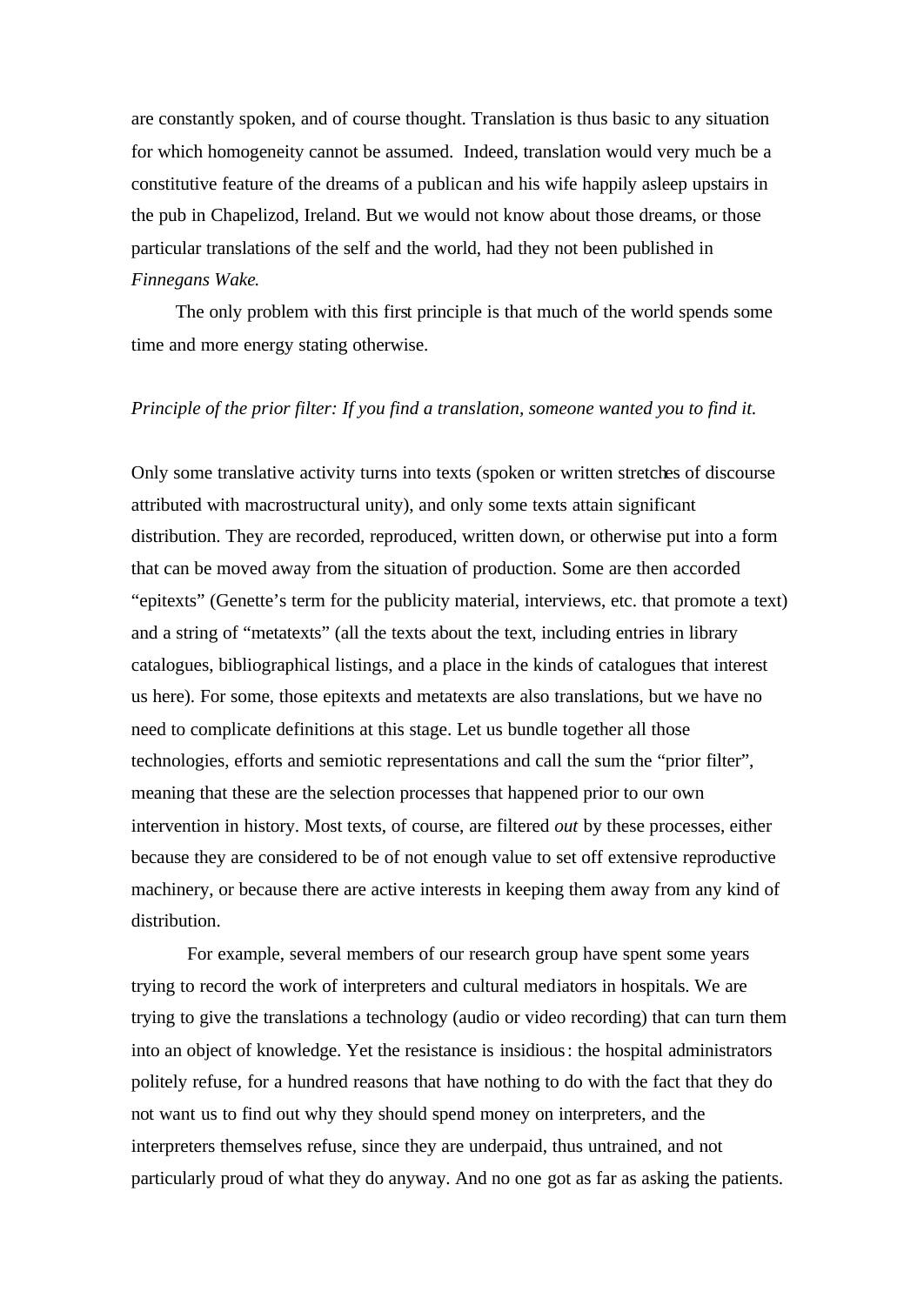There is thus a kind of institutional consensus that these particular translations should not be looked at beyond their immediate communicative situation. This would be active negative filtering, which we may or may not want to challenge.

There are other kinds of negative filtering. For example, many historical translations into French sought to avoid censorship by having the place of publication printed as "Amsterdam" or "Brussels" or "Strasbourg", or indeed anywhere outside the national territory of France. That way they did not have to send a copy to the government authorities (the *dépôt légal*). The printer could thus not be prosecuted. This meant, however, that the title was then not listed in the Bibliothèque de France, and is thus not listed in any database derived from that inventory. That includes, unfortunately, the *Bibliographie des traductions françaises (1810-1840)* (Van Bragt 1995), which remains a magnificent piece of work awaiting some good research hypotheses (cf. the review by Pym 1997). The printers avoided the censor, but they thereby avoided all the state mechanisms for metadata and distribution. In the age of nations, one still needs a passport in order to travel.

On the other hand, some translations are relatively easy to find. Not only are they printed or otherwise inscribed, but they are promoted in the media, spawn myriad epitexts, enter all the catalogues and bibliographies, and may be otherwise propelled into the world through the instruments of public or supra-national policy. Those instruments include national and international prizes, collections of "representative works", and state-funded translation programs, most commonly to promote a national literature (or, under many Communist regimes, the literatures of brother countries). All those things require effort and expense. No one works or spends money if they have no interests at stake (altruism is a personal interest). It follows that when you find a translation, a whole series of people have usually had an interest in you being able to find it. The illusion of immediate or fortuitous presence ("Here it is! I have found it!") masks the historical drama of all the forces that have worked either for or against your discovery. Rejoice in prowess for a moment, then reflect on why the task was so difficult.

Prior filters are many and various, and there is no sense in drawing up a checklist here. We note, however, that they are to be treated as more than sources of potential error. For example, we quite often come across pseudotranslations (translations that refer to a source text that never existed) and pseudo-originals (translations presented as non-translations), and we can try to correct the allocations that gave those texts their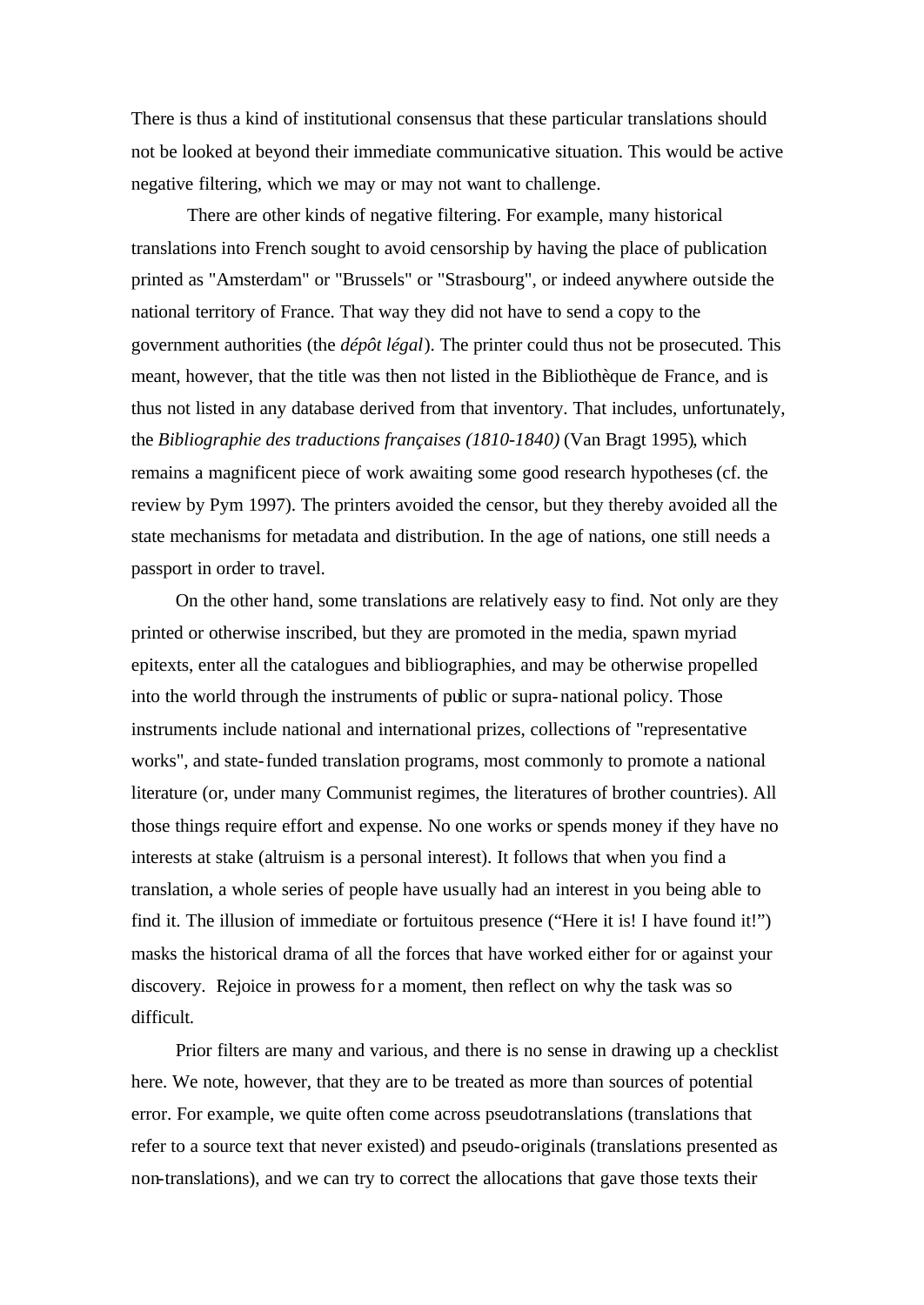false genealogies. However, the allocations themselves, the filters that gave or did not give translational status, must be appreciated as the factors that actually create the status of pseudotranslations and pseudo-originals. If they make mistakes, they are at least creative in the process, and not always innocent. The same could be said for the correction of the mistakes.

There is rarely any question of simply correcting a prior filter anyway. In most cases, what we do is compare one prior filter with another, spot the omissions and contradictions, then decide the issue one way or another (thus intervening with our own filter). For instance, if all the library catalogues identify a story as an original, yet we have located a text from which the story would appear to have been translated, we might decide to identify the story as a pseudo-original, thus altering classification by the prior filter. Have we thus introduced truth? Not at all. We have simply decided to prefer, for whatever archeological reasons, the metadata on the text we now want to call the "original". We have preferred one prior filter to the other.

The fact that we can identity pseudotranslations and pseudo-originals indicates the partial and heterogeneous nature of prior filters. There should be no question of assuming just one filter for each culture (does French culture stop at the limits of the Bibliothèque Nationale?), just as there should be no question of trying to add up the results of all the prior filters so as to get some kind of list of "all the translations". That is impossible, since translations are everywhere (our first principle). The object of knowledge will always extend beyond what we grasp. If you think you have all the translated books, go fishing in the periodicals, and when you think you have all of them, catch the oral translations from the air of the past.

Your time as a researcher is better spent on defining and applying your own filter.

#### *Principle of the research filter: You cannot study all translations*

The encounter with prior filters only happens once you are actually doing research. That is, you yourself are off in search of something, usually a particular kind of translation. There are two reasons why you only want a particular kind of translation. First, since translations are potentially everywhere (our first principle), the fact that you are looking for them means, necessarily, that you do not want them all (no one has to look for something that is truly everywhere – one might as well try to grasp the air). Second, even if you do want them all, there is no way you can do research on them all (for want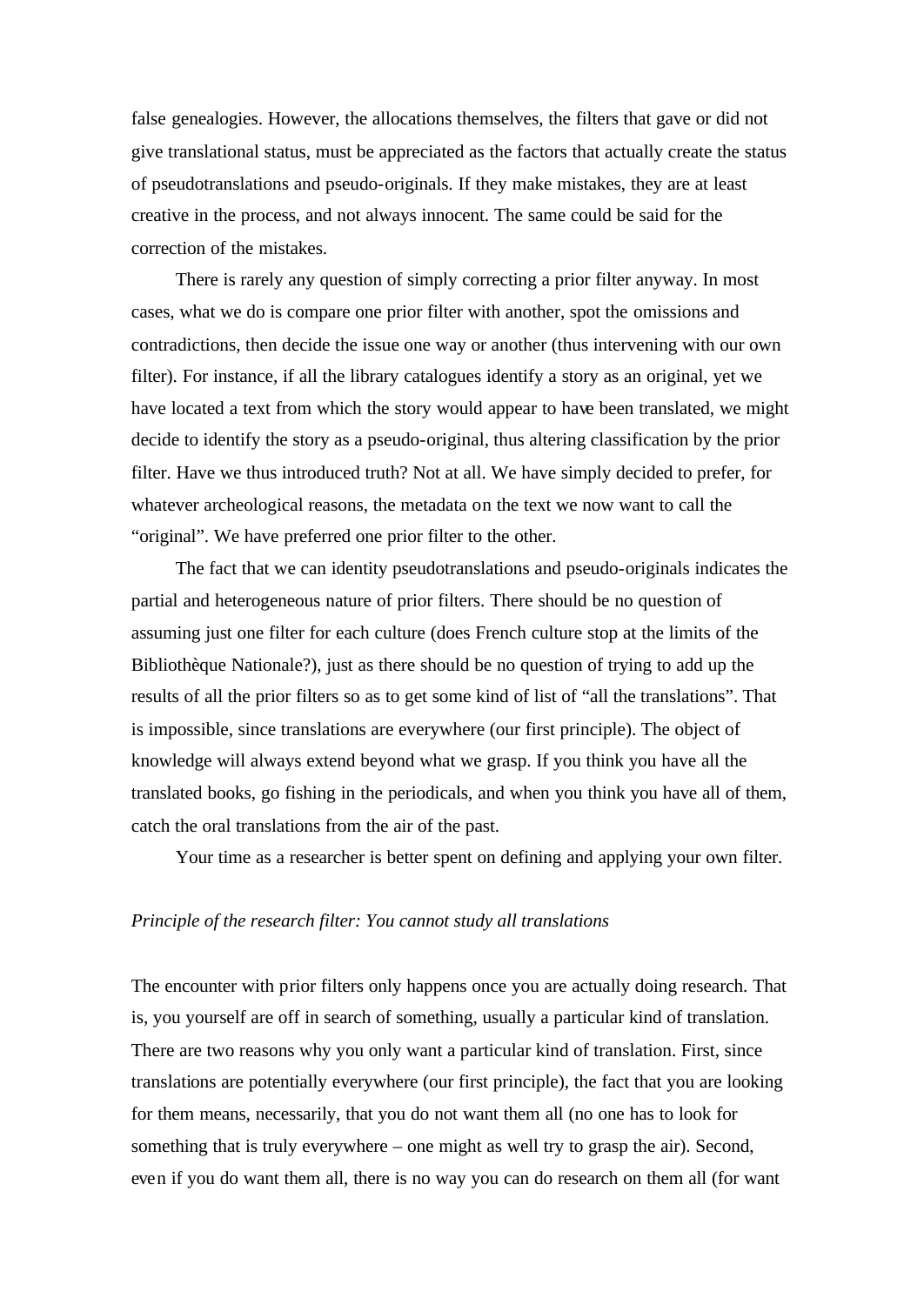of extra lifetimes, to say nothing of the logical fact that your research will itself be a series of translations, thus constantly extending the object). So you only want some translations. You are going to develop and apply your own filter, a specific "research filter". But where should the criteria come from? What are you going to leave out?

Here we take the position that the term "translation" needs to be defined explicitly in each particular research project that involves looking for the beasts, and the way the term is thus operationalized must depend on the particular research project in question (the hypotheses to be tested, the resources available for the testing, and the communicative purpose of the research). The research filter is then nothing more and nothing less than the way the term "translation" has been operationalized.

When doing this, there is no need to confront undue existential dilemmas and the like, perhaps of the kind described by Theo Hermans:

The question only becomes acute when we try to speak about 'translation' generally, as a universal given and therefore supposedly present in all cultures; or when we wish to understand what another culture means by whatever term they use to denote an activity or a product that appears to translate as 'translation' – whereby we naturally translate that other term according to our concept of translation, and into our concept of translation; and in domesticating it, we inevitably reduce it. (Hermans 1997: 19; cf. the discussion of this passage in Halverson 2008)

There is no guarantee that our filter will necessarily "reduce" the other terms (our own research tends to add conceptual extensions), nor is there any surety that a culture (including our own) has just the one concept that could be "domesticated" (as if our own culture were a nice home with just one comfortable consensus). If you think in those terms, you are likely to overlook the active interventions of prior filters (as if each culture had passive concepts, just waiting for us to come along and domesticate them). You are also unlikely to be explicit about your own research filter, which in many cases can (and should) challenge untheorized assumptions about what a translation is or should be. The operationalization of research filters can be a long way from the aporias of cross-cultural encounters. The metaphysical wranglings with definitional responsibility are in any case the luxury of first-world scholars, who too frequently claim abstract "vigilance" (after Derrida) rather than explicit operational decisions.

The one thing you cannot do as a researcher is fail to operationalize your terms, as if there were some pristine openness to the world of foreign concepts. In more technical terms, research cannot assume a natural ontology of translation, at least not in any form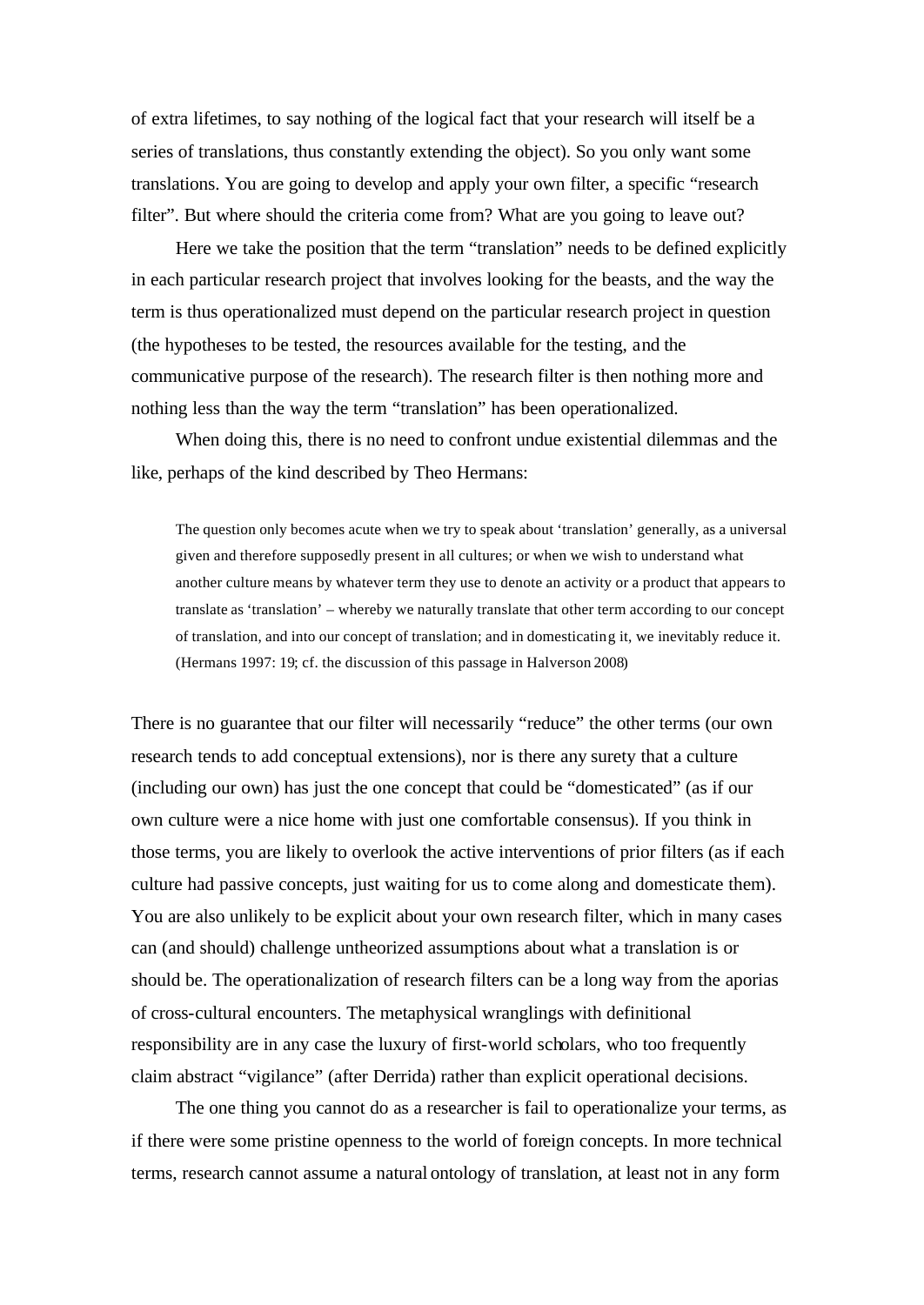beyond start-up fictions like our first principle above. You cannot say "I went out into the world looking for translations; I found some; and here are the defining features of what I found: A, B and C." No, that is probably not what happened. It seems more likely that you started with an intuitive idea of what you wanted to find, which led you to only a very small part of the available evidence, then you asked some specific questions about those things, and the evidence replied: A, B and C". At a latter stage, the A, B and C (or D, E and F) become your research filter, your own explicit operative conceptualization of translation. That is an epistemology, not an ontology. If you ask different questions, the world will reply in a different way, and you will be using a different research filter.

Research filters can be quite formalized and abstract, for use at very general levels (Pym 2007). Some examples would be the three postulates by which Toury sets out to identify "assumed translations" (1995: 33-35), or the "complete interpretative resemblance" that Gutt (1991: 186) sees as the assumption created by "direct translations", or even the maxims of quantity and of first-person displacement proposed by Pym (2004). In most projects, however, the filter can be of a more local, pragmatic kind, often as a rule of thumb. It may prove efficient, at least in an initial survey, to accept as a translation everything classified as such in one particular prior filter. Then you work on it, asking questions and getting answers as you go, comparing the results of different filters, and thus developing your own filter.

How this can be done is best illustrated by example. Here we propose three.

## **What the** *Index Translationum* **is good for (Anthony Pym)**

It has become mildly fashionable to use the UNESCO *Index Translationum* in its online version, and then complain about its qualities as a database. Its first and prime quality must nevertheless be its online availability. In seconds (or perhaps minutes, depending on your connection speed) you can have data on translations to and from a lot of languages over a fair number of years (since 1979). That is a very big advantage. For earlier periods, you can also consult the paper-based versions in the UNESCO statistical yearbooks, which give numbers on translations and a lot more besides.

The basic disadvantage of the database is that, like the entire United Nations system, it is only as good as its member states. And the data-gathering capacities of those states are highly variable. You can see this when you plot the numbers year-on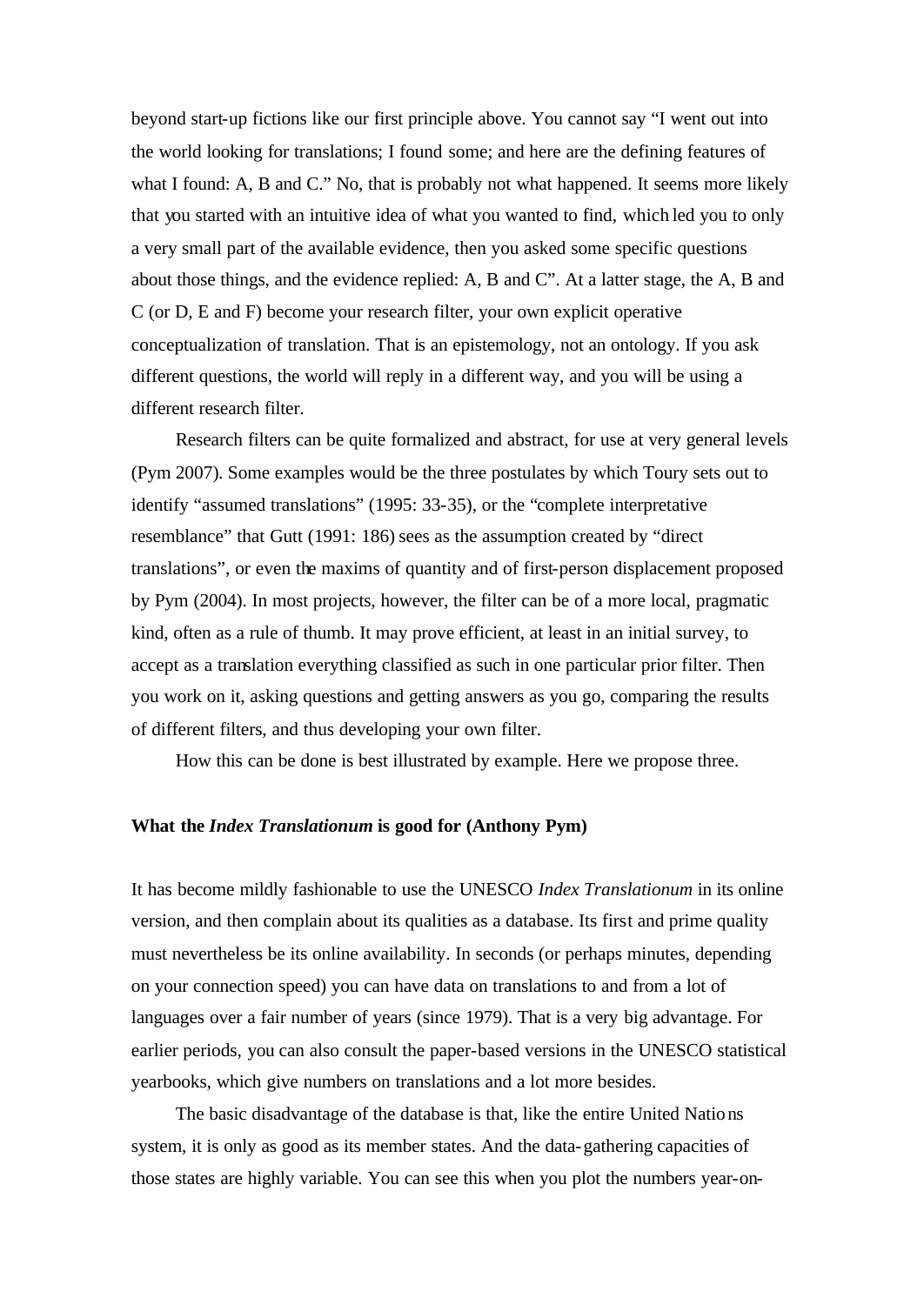year, which often gives wild fluctuations that can only be attributed to inconsistencies in the census techniques. Beyond that, there is no universal agreement on the basic categories: each contributor can define "book" as it likes, and the meaning of the category "translation" would similarly seem unregulated. Under those circumstances, or at least without checks through other filters, great care should be taken whenever attempting to compare data from one country with those of another.

The way around these problems is fairly straightforward. First, to ride out the fluctuations, pick a period of at least three consecutive years and work on the means (in the example below, we have used a period of five years, selected so as to come prior to the withdrawal of the United States from UNESCO in 1984). Second, within each country (and preferably each year), privilege proportional data. For example, if we just look at the proportion of books published to books translated (i.e. the percentage of translations), it does not matter too much how that country defines what a book is, or how enthusiastic it is about collecting data. Presumably the definition and the enthusiasm will be roughly the same for both the numbers presented. Third, only use the database as a rough guide to large-scale quantitative relationships, where aspects like different cultural concepts of "translation" are not likely to be of major consequence. Example of this kind of use can be found in Heilbron (1999), which tests the validity of classifying languages in terms of their central or peripheral status within a world system, or Pym and Chrupala (2005), which tests the relation between translation percentages and the relative size of the publishing system concerned. Figure 1 shows one of the graphs from the latter, where the aim was to test the very specific hypothesis that the bigger the publication space of the target language, the lower the percentage of translations in that language (so the low percentage of translations in the United States could be due to the high number of books published, rather than a direct consequence of cultural hegemony). In fact, the purpose of the exercise was to question the common assumption that the relatively low percentages of translations into English are a direct indicator of hegemony (cf. Venuti 1995). Note that the nature of this hypothesis requires us to accept as a "book" anything that the various countries choose to call a "book", and the same for "translation" as well. The resulting pattern, however, is so clear that little further investigation is needed on those points of relativist definition.

The *Index Translationum* is a convenient low-effort first step, suitable to largescale testing of one-off hypotheses, where little detail is needed in the background and the sheer numbers of titles will outweigh any need for accuracy. Of course, if the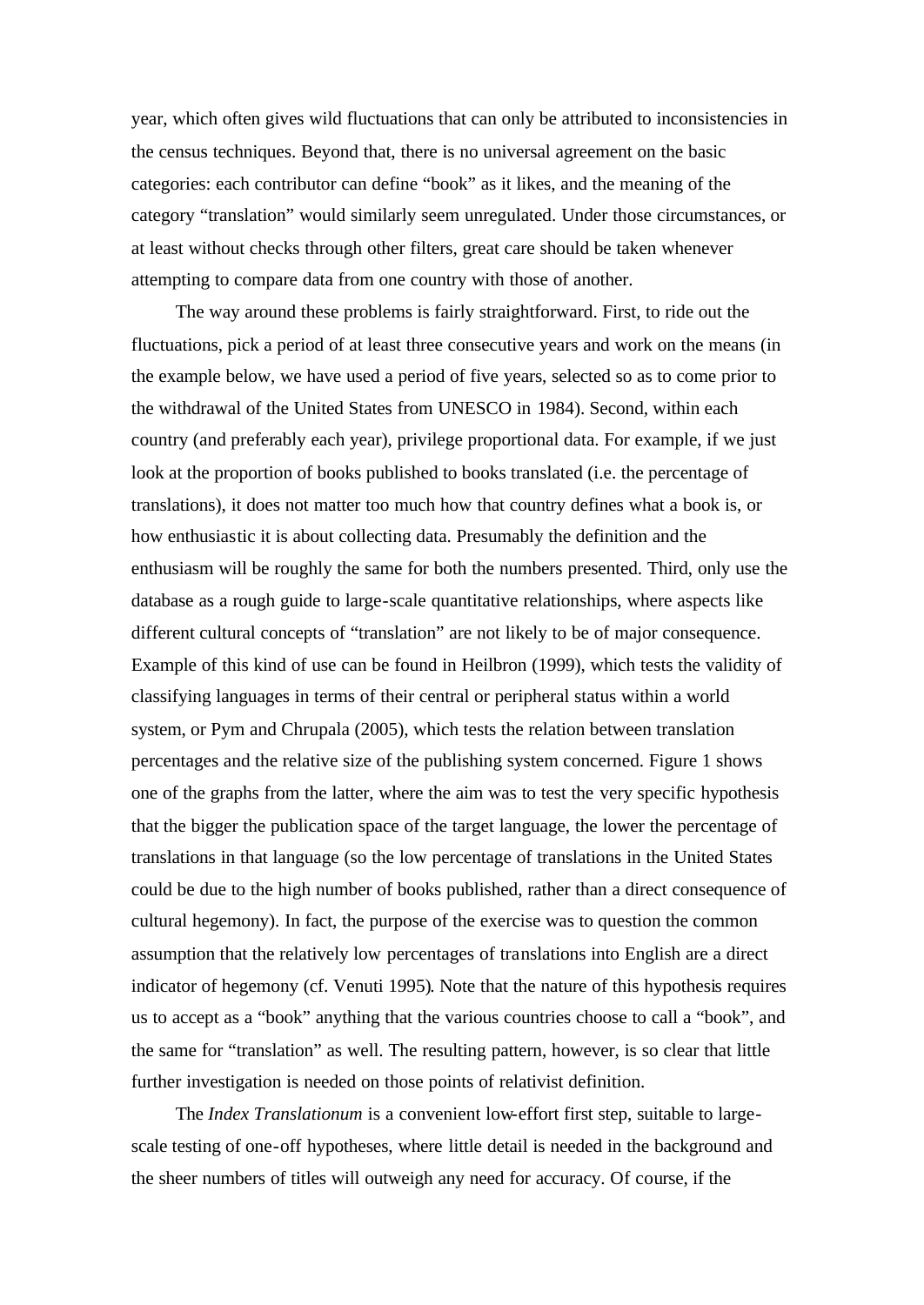resulting pattern were not convincing, or some more complex hypothesis is at stake, then better filters are required. As is mostly the case.



*Figure 1. Percentage of translations by percentage of books published in language. UNESCO data for 1979-1983.* 

Figure 1 leaves little doubt that the more books are published in a language, the lower the percentage of translations in that language (this is crudely indicated by the diagonal line, which should actually be an algebraic curve – see Pym and Chrupala 2005). In this case, that is all we were looking for. Of course, a lot remains to be explained. For example, why are the translation percentages for German, French and Italian not in the mid to high 20s, as is more usually the case? Why does Albanian, of all languages, get top mark for percentage of translations? Why is the percentage for Japanese so low? For all those questions, indeed for any kind of in-depth study, you inevitably have to turn to a more detailed and more reliable set of filters.

# **Filters in the Electre database (Sandra Poupaud)**

My research deals with translations of literary works from Spanish in France, and more specifically with the role of the various agents involved in these translation practices. Since the focus is on translators rather than translations as such, different conceptualizations of the term "translation" tend not to be problematic. My purpose is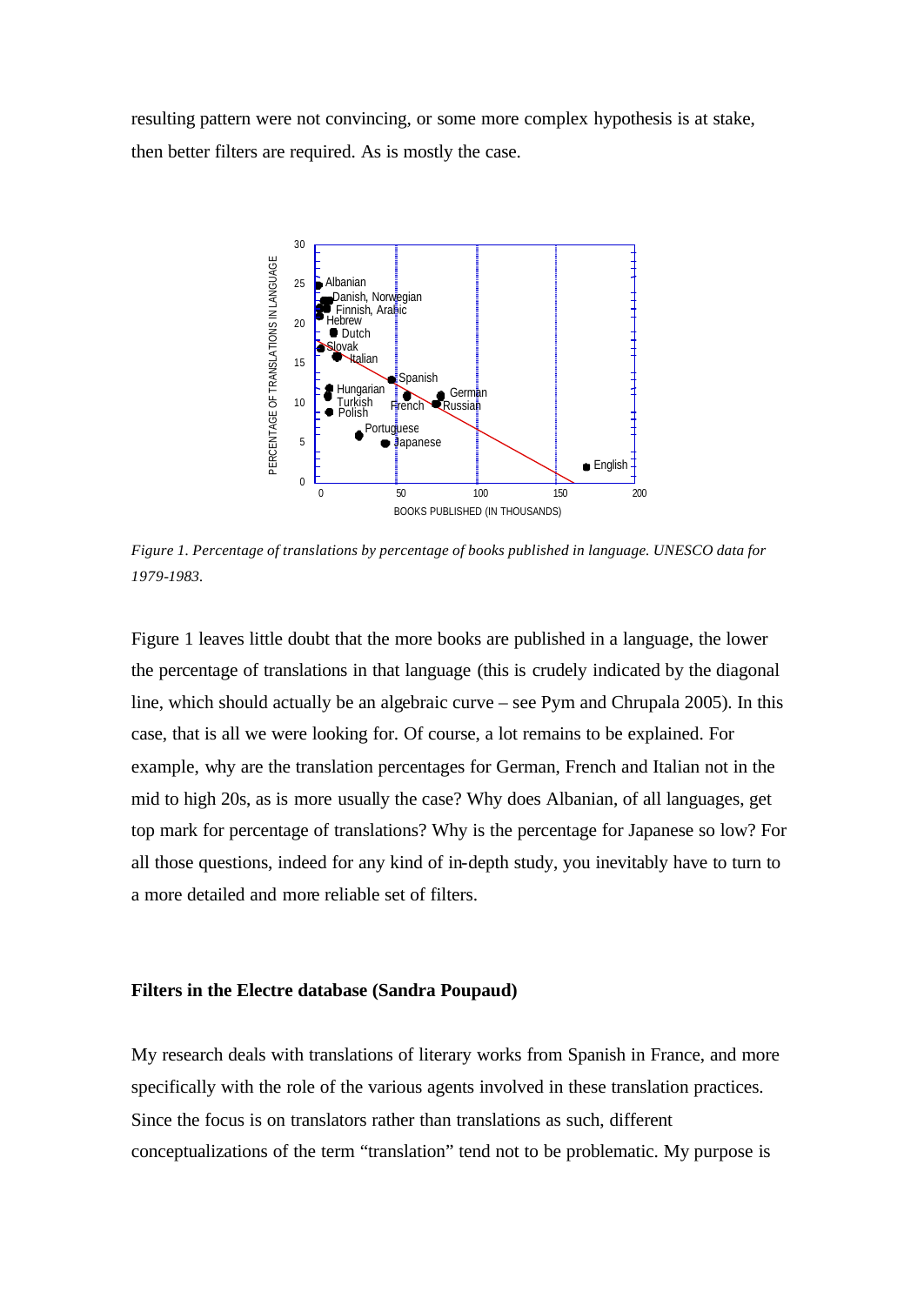to draw a general map of the literature translated from Spanish, not to compile an exhaustive list of all translations. However, it was through the translations that I had to locate the translators and publishers involved in these translation practices, at least in terms of a general background study. When trying to find a suitable database for this, I was faced with two main problems, which I think are fairly common when working with databases. One problem is linked to the data, their availability and reliability. The other problem has more to do with the construction of the interface, its search options and the way the data are organized.

For my research purposes, one of the main drawbacks of the *Index Translationum* (besides its notorious unreliability) is very literally a problem with the search filter: you cannot carry out a bibliographic search according to the country of the source text. This is a marginal difficulty when dealing with languages such as German or Italian, but it becomes truly problematic when considering international languages such as English or Spanish. I need to be able to sort out works coming from Cuba, Mexico, Spain, and so on. But if you use the *Index*, the only way to isolate the country of origin of the translated title is, unfortunately, to do so manually. As a further complication, the Literature category of the *Index* (category 8 of the UDC) also includes Children's Literature, which I needed to exclude from my own research as it corresponds to different agents and publishing strategies. In a first pilot study carried out over a threeyear period, I used data from the online *Index Translationum*, excluded Children's Literature manually, and did not look closely into the countries of origin of the translated titles. This was highly time-consuming and not really satisfying.

There are some alternatives. The online catalogue of the Bibliothèque Nationale de France (BNF), while very useful for an isolated search, does not allow you to obtain bibliographic data on translations over a period of time. In fact, the source language is not even a search criterion, while the search options for the country are only those of the country of publication of the translated book. The CD-ROM version of the BNF does allow you to search according to the source language, but once more the country of origin is not mentioned.

Another option was offered to me by the Centre de Sociologie européenne in Paris, which was conducting a research project on translations in France under the direction of Gisèle Sapiro (see Sapiro forthcoming). The Centre had reached an agreement with the professional database for the French book industry, Electre, by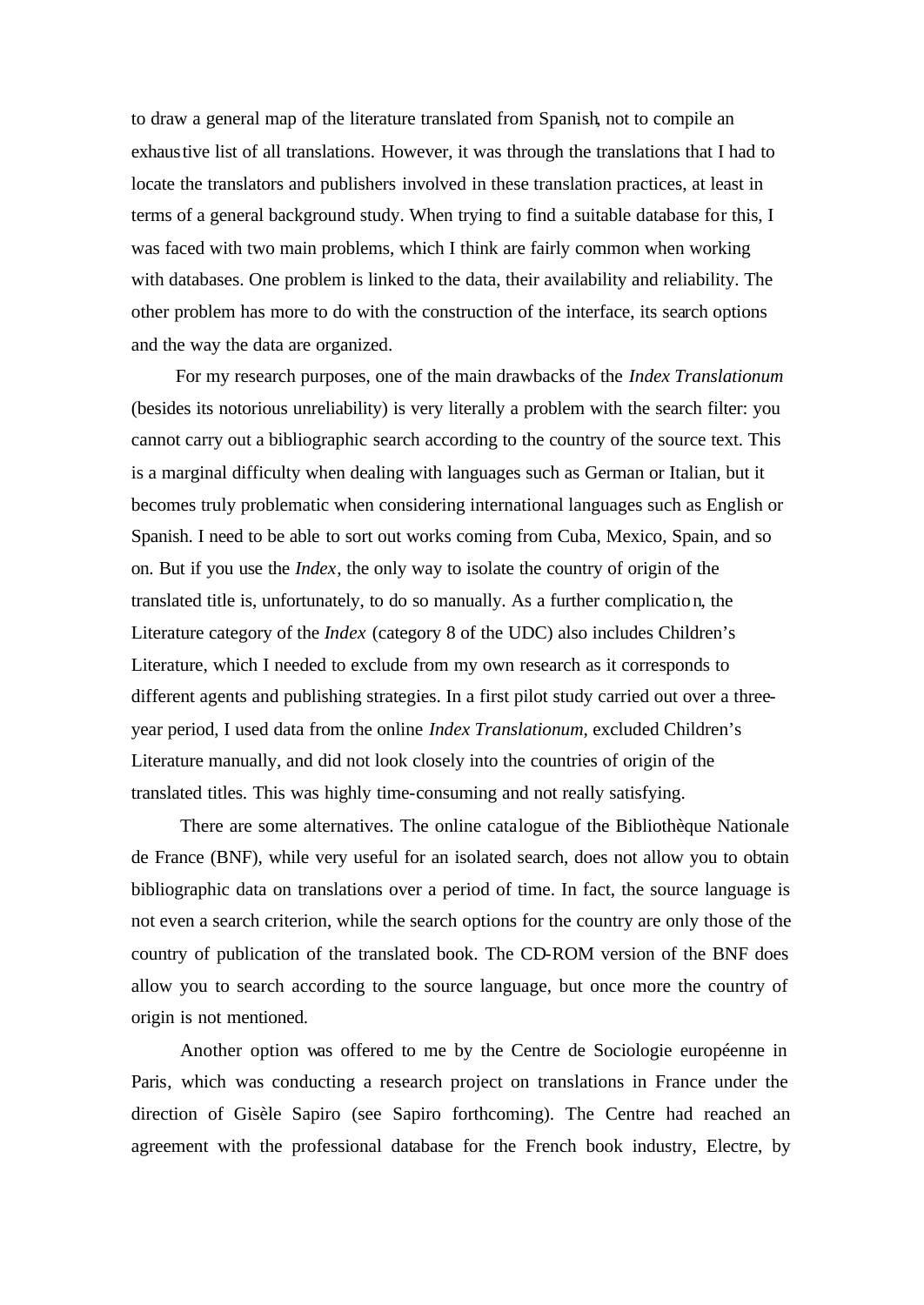which Electre graciously provided them with the data on translations published in France between 1984 and 2002.

Electre is a professional database created by the Cercle de la Librairie, the French booksellers' professional association (information available in French only at www.electre.com). It is the bibliographic reference tool used by booksellers when they are trying to find out about the availability of a given title. Originally published on paper, the database has had an electronic version since 1984 and has been available online since 1997. It is available in Canada in the *Memento* database, which was created in 2005 through a partnership between Electre and the Banque de titres de langue française (BTLF). Similar databases exist in other countries, often in connection with ISBN agencies which provide a convenient means to locate such databases.

The Electre database contains over 900,000 books published in French, including 12,000 forthcoming titles and data on unavailable books published since 1984. Updated daily thanks to the information provided by publishers, it contains detailed bibliographic notices. It also contains information about the availability and selling price of the title. All this information is provided by the French distributors.

The Electre website extols the virtues of their database as follows: it takes its data from the source (publishers); it is exhaustive, structured and respects given norms; it has two thematic indices (Dewey and Rameau) and a powerful search engine. To ensure the coherence of data and a normalized access, it uses authority records and the notices are written using the French bibliographic norm Afnor Z 44-073.

Of course, one of the problems of the Electre database is that it is not readily available to the general public. The solution in my case has been through cooperation with the Centre de Sociologie européenne, as they needed someone to work on the translations from Spanish. They provided me with the data, and in exchange I wrote an article for their research project, analyzing this specific set of translations (Poupaud forthcoming). I should point out that I was not given direct access to the Electre database but received the data in Excel files that had been pre-processed by Anaïs Bokobza and the Centre de Sociologie Européenne. The data supplied by Electre to the CSE were in DB format, which the Centre de Sociologie européenne then proceeded to reorganize and transfer to Excel files.

At first sight, one of the main benefits for me of this database is that it contains all the information I need, and even more.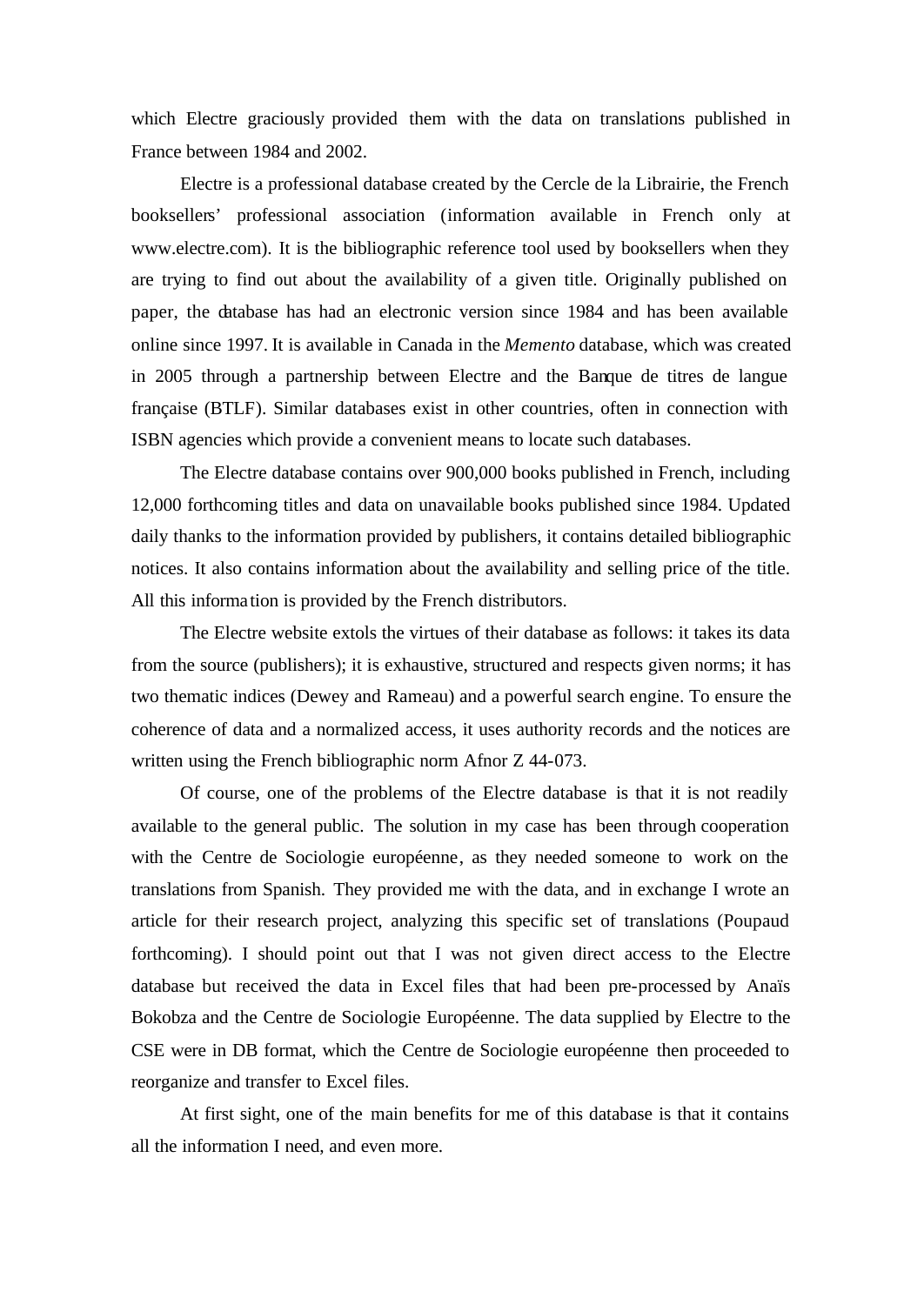The Excel files I received for Spanish were divided into two main files: one for the new titles and one for the paperbacks. The file contains 37 fields with, among others: author, title of the book, sex of the author, genre (novel, poetry, theater, etc.), country of origin, year of publication, publisher, collection (if any), existence of a paperback edition, name and sex of the translator(s), previous translation(s) (if any), price, thematic index. A number of fields had not been filled in, such as the print run (which publishers generally refuse to communicate), the date of publication in the source language, and the literary prizes or publication subsidies received by a given title. Other fields, such as the presence of a paratext and the name of its author, were only partially filled in.

Having the data in an Excel file allows for highly flexible analysis and classification options at the macro and micro levels. Using pivot tables in Excel, I was able to study the breakdown of translations according to the country of origin, the plots over time of translations coming from a given country (see Fig. 2 for Spain) and to isolate various phenomena specific to that country (the rise of Cuban literature, for instance).



*Figure 2. New literary translations, Spanish into French, from Spain, 1985-2002. Source: Electre.*

This also helped me highlight the impact of certain events on the number of translated titles. For instance Spain's entry into the EU in 1986 triggered a rise in the number of translations, as did the 1995 Salon du Livre in which Spain was the guest of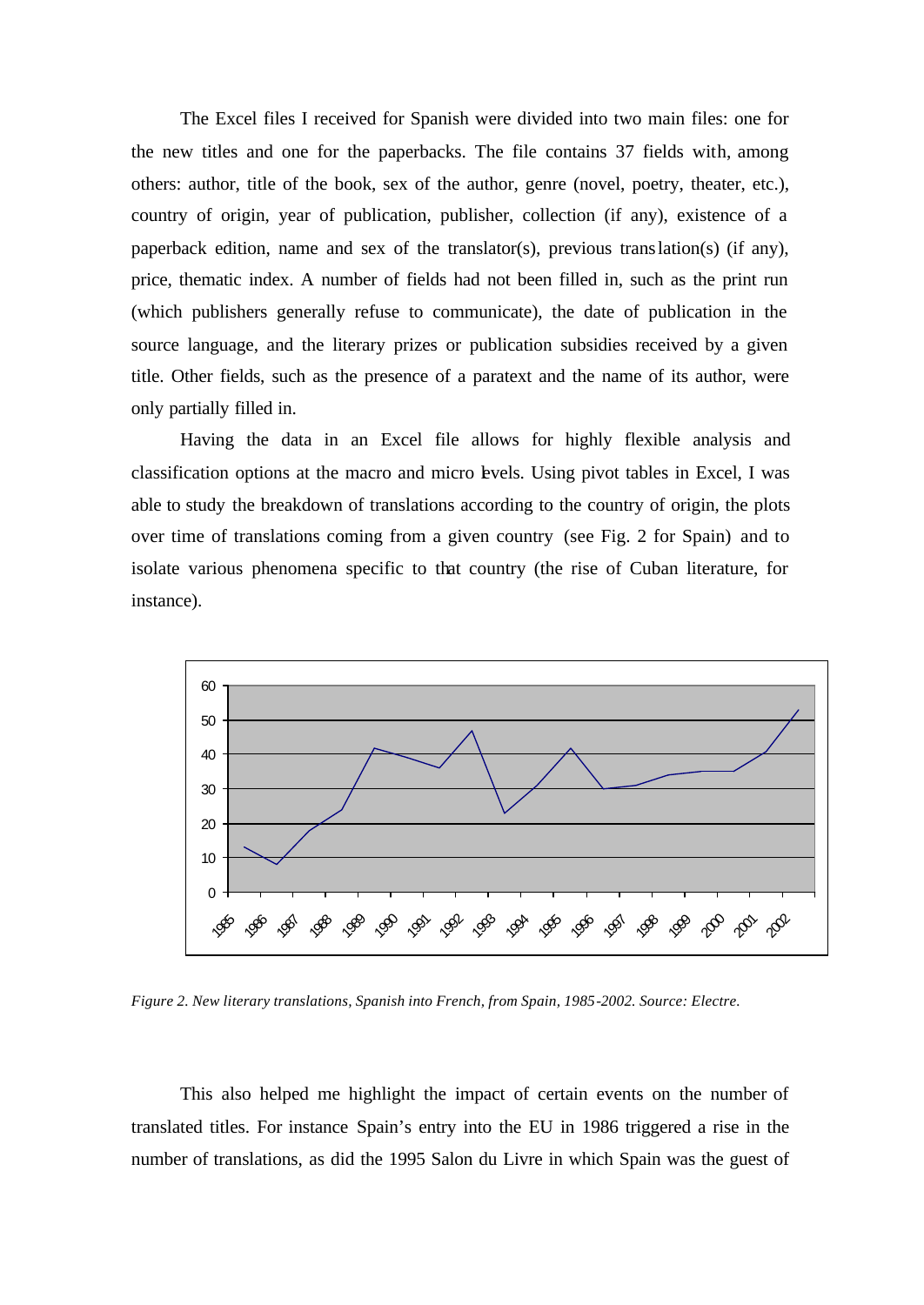honor. I was also able to see rapidly who were the most translated authors or genres. This highlighted the interest created by Manuel Vázquez Montalbán, with 34 new translations over the 1985-2002 period, and the ongoing success of the authors of the Latin-American boom: Vargas Llosa, Fuentes, and Cortázar still being among the most translated authors. This flexibility meant that I could choose a more detailed level of analysis, which is particularly fitting for my ongoing research. It allows me to study the main trends mentioned above but also to follow in a more microscopic manner the actions of the various agents, here the publishers and translators. I was thus able to see if a given publisher had a specific strategy in terms of countries, authors, genres (Gallimard specializes in the authors of the Latin-American boom; Christian Bourgois privileges contemporary Spanish authors, for instance), or if there existed any kind of loyalty between authors, translators, and publishers (very often, there is not).

I also had to face a few problems that are difficult to avoid when dealing with an institutional filter like this. One problem is linked to the conception of the database. Since this is a commercial service, the communication of data is not compulsory. It is carried out voluntarily by publishers, hence the absence of those reluctant to use this service, mainly small publishers. This is where the prior filter built into the database leads me to question my own research filter, since if you adopt without further questioning the results obtained from Electre, you are likely to leave out the less commercial titles, which have been filtered out by Electre's definition of a book (print run over 500, regular commercial distribution, no self-publication, among other criteria). Looking at the Electre database for the period between 1985 and 2002, you thus get the impression that the Spanish poet Antonio Machado was not translated at all, while the *Index* lists three titles for the period. One title was published by the translators themselves, and another by an art gallery, and both had thus been filtered out by Electre. Since the database is mostly used by publishers and booksellers to market and sell books, it is not interested in listing publications that are off the main distribution circuit. At this point you have to decide if your research filter can accommodate the restrictions imposed upon you by the prior filter, in which case it should be made clear that the term "translation" has been operationalized as "commercial" transla tion, for lack of a better word. If you reject this negative filtering and wish to include more marginal translation practices, you have to go beyond the limitations imposed by a commercial database and pursue your quest using less flexible institutional tools such as the *Index Translationum* or the catalogue of the Bibliothèque Nationale.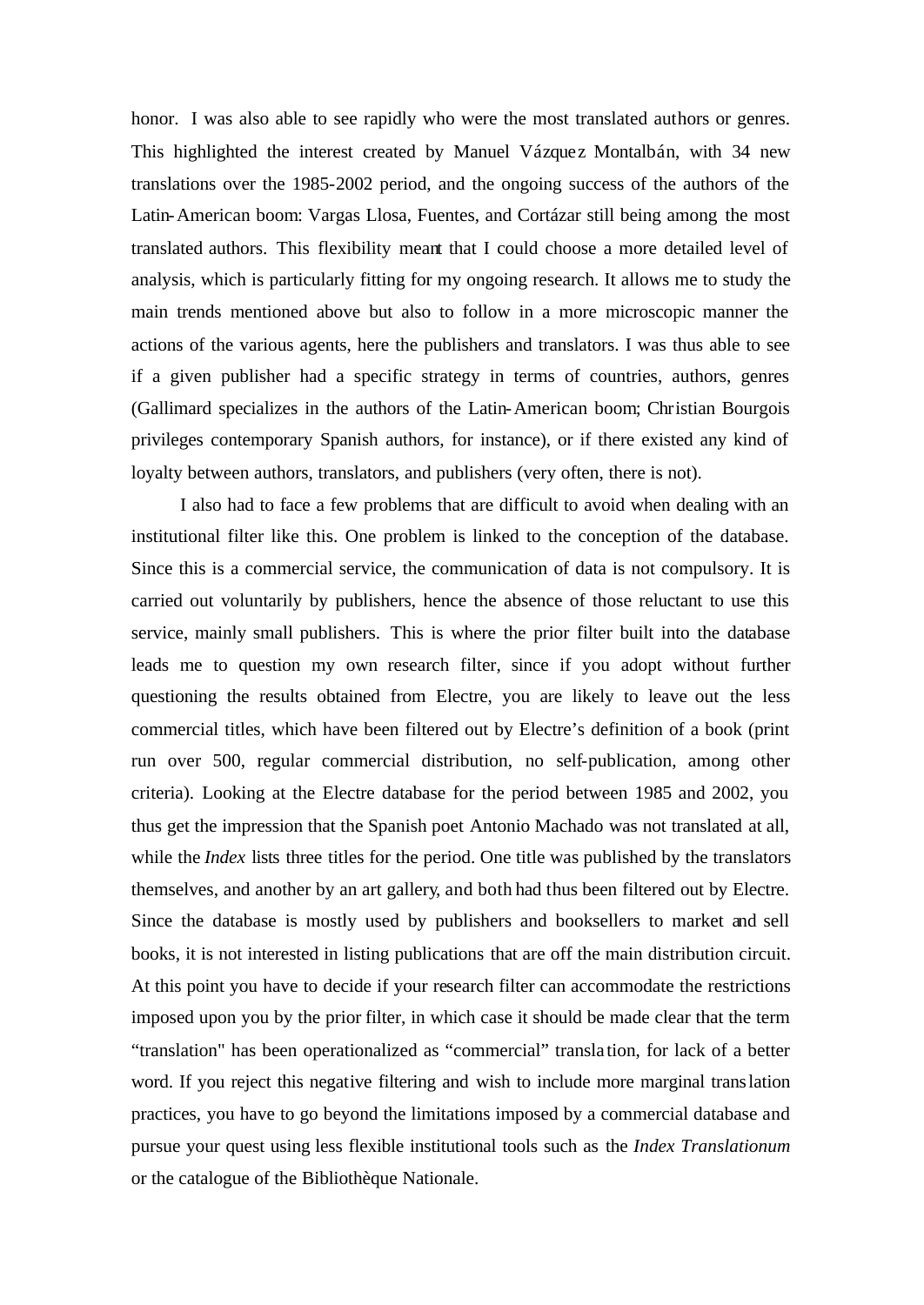Another problem with the use of Electre is that in some cases the country of origin had not been mentioned in the original input data and was then given as being Spain by default. This meant I had to go over the whole list of entries for Spain in order to check and correct when Spain was not the proper country of origin of the translated title. The classification by genres also has to be used carefully as it can be slightly fluctuating. Another problem is linked to the treatment of new editions and reprints. Reprints have been excluded when processing the data extracted from the Electre database, while they can give useful information on the success (or lack thereof) of a book. The existence of new editions is mentioned, but their date has not been indicated, so it is in fact impossible to determine how many books are published in total for a given year. Finally, some components have been excluded from the Literature category (notably cartoons), so it makes it difficult to compare the data extracted from Electre with other databases using a different definition of Literature. This problem does not exist for Children's Literature, as it is identified easily in the Electre database; you can choose to include or reject it according to your needs.

In short, you have to know precisely how the prior filter used for your database has been defined before you carry out any type of comparison. If not, you run the risk of comparing apples and pears.

All in all, the Electre database has proven a rewarding source of data for my research purposes, bearing in mind the limitations induced by its prior filter. The coherent and detailed data it provides, allied with the possibility of analyzing them in Excel, has been a great help. Beyond my specific case study, I would argue that this type of professional database can be a valuable source of data for researchers, always bearing in mind the potential filters induced by their commercial nature.

#### **Using Amazon (Ester Torres Simón)**

The original aim of my research was to sketch the image projected by translations from Korean into English in the United States during the Cold War. I hoped this would reveal something about the role of translation as image builder.

In this case I was not dealing with exchanges between major languages, as are the ones presented in Pym's chart or Poupaud's French-Spanish study. I was concerned with cultural exports from a country that was barely recovering from a period of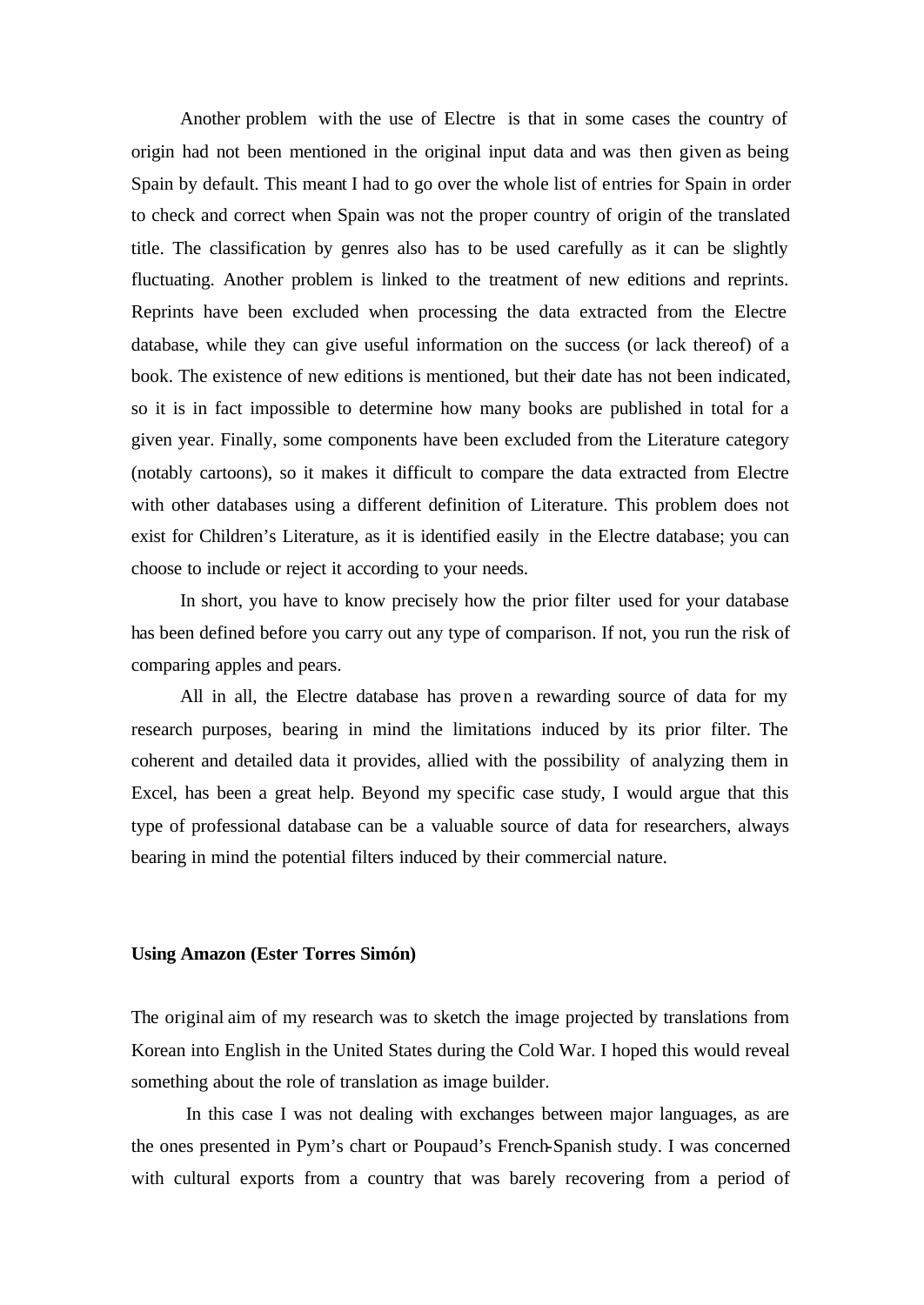colonization and that was opening to the world for the first time. One of the direct results of this situation was a lack of organized information on translations. This absence of structured databases led me to look at the *Index Translationum* as a source of information on translation flows. As it happened, the *Index*'s distribution by country was helpful in order to isolate "translations in the United States", which thus became operationalized as "translations published in the United States".

My research corpus was built from the translations from Korean published in the United States from 1950 (the beginning of the Korean war) to 1974 (the establishment of diplomatic relationships with China). However, the decision to use the *Index Translationum* proved wrong due to the very same reasons that had made me opt for it.

Since I was dealing with a culture that was small in terms of cultural distribution, the unreliability of the data became immediately visible. When working on a large cultural distribution, a fluctuation of one, two or ten volumes does not change the general picture. However, for translations from Korean published in the United States, the book-form version of the *Index Translationum* from 1950 to 1974 gave such a low number of titles (14 in 25 years) that we could not even talk about a flow. Of those 14 listed titles, two volumes were repeated in different years (and they were not re-editions), two books were listed as translations from Korean and they were later proven to be translations from Chinese and German, and another title was a Korean language textbook. This reduced the total list to just nine titles.

Assuming that there is a relationship between increasing interest in a culture and translations from that culture, logic dictated that there should be more translations. The interest was certainly there: enormous casualties, injured and POWs during the Korean War, thousands of United States soldiers living in Korea, and many Korean immigrants in the United States. In the period prior to 1974, the Korean War was not yet the Forgotten War.

It became clear that some assumptions had been taken too much for granted. First, the volumes published in the United States were not the only ones to reach the American public. Volumes published in the United Kingdom, Japan or Korea could have reached the United States easily, as many publishing houses had distribution arrangements with local companies. The research filter I had to apply was perhaps not well served by the prior filters built into the *Index Translationum*.

A search for titles translated into English and published in Korea (which appear under Korea with an asterisk) offered only one result to add to the previous nine. Once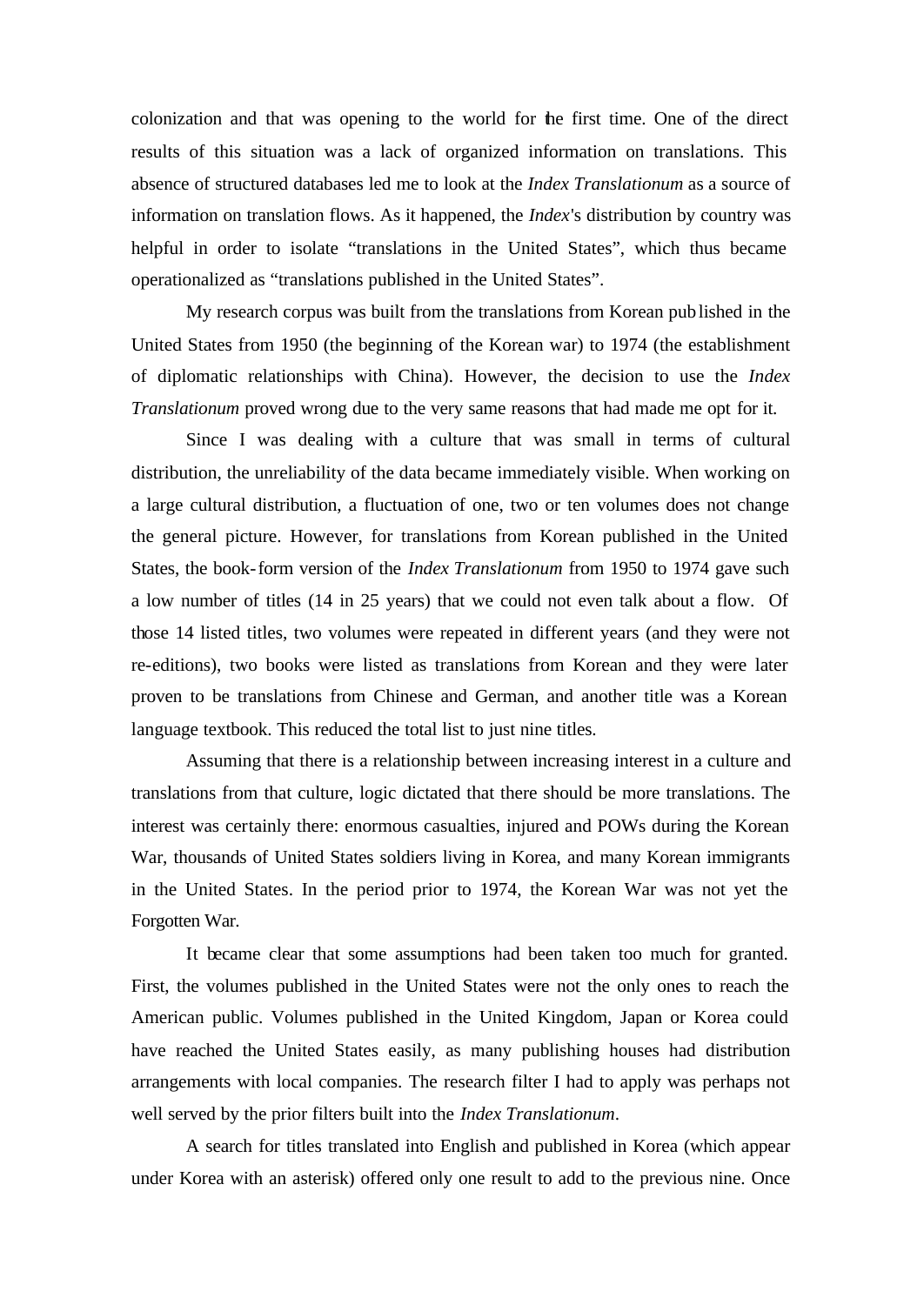again, this information in the *Index Translationum* was expected to be defective as it was actually provided by the Library of Korea, the organism that provides information on all books published in Korea. Any country recovering from a Civil War is bound to have several priorities considered more important than cultural organization. Thus, for example, we find there is no information at all for 1968.

Second, analysis of the Korean section of the Library of Congress revealed differences between its filters and those of the Library of Korea. While the United States considered "volume" a synonym of "book", Korea widened its sense to include "speeches" and "bulletins". This filter was especially interesting in my case, as most of the works on Korea could be expected to be technical and informative and not necessary in book form.

I looked for other databases in order to double check the fluctuations. I located the Korea Literature Translation Database (LTI) established by the Korean Culture and Arts Foundation. The LTI was born in March 2001 with the acquisitions and integration of functions and responsibilities previously held by the Literature Department of the Korean Culture and Arts Foundation and the Korea Translation Foundation. The LTI database is thus more exhaustive with respect to books. It gives no less than 56 results for my timeframe, including volumes translated in Korea, the Philippines and the United Kingdom. The ten volumes (nine published in the United States and one in Korea) previously located in *Index Translationum* were also included in the LTI. The concept of "translation" was also wider here, as retellings of Korean oral traditions were considered translations, even though the actual texts were written originally in English. Some indirect translations could also be found, notably via Japanese.

Another source of data was the University of Yonsei in Korea, an institution that has always promoted translations and has published many of them. The search engine of the university's main library produced a further five titles. The engine allowed the subject "Korean – translations" and language discriminations. No clear reason could be found to explain why these further five titles only appeared here, other than the limited distribution of the volumes.

I thus eventually had around 60 volumes to work with, many more than the nine I had after consulting *Index Translationum*. The problem was that I could not be completely sure about the distribution of these translations in the United States. If the titles did not reach the United States, they could not tell us much about the American image of Korea.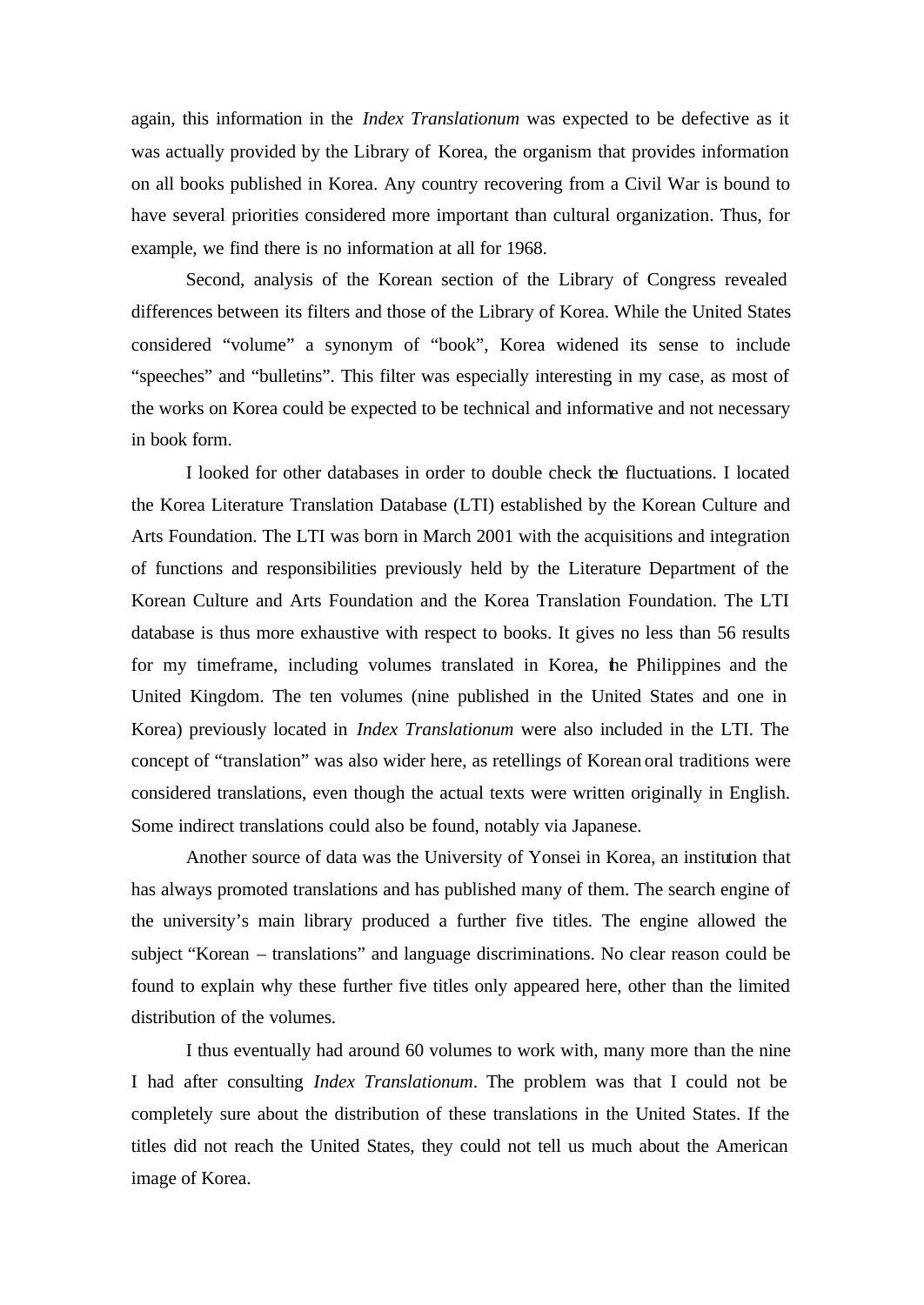This is where Amazon.com became the solution. On the one hand, Amazon gives an accurate image of what is available to the American public. It not only provides their own selection of books, but also includes information on volumes held by other bookstores, second-hand bookstores and private sellers. Once the information on a book is entered into the database by any of the possible sellers, it is kept for future reference, even if the book is out-of-print or unavailable. Government documents are also listed, becoming a good reference database for grey literature. There were thus guarantees that the books had been available to the American public at some point in time, even the minor technical reports. This helped widen the corpus.

Amazon's most valuable asset is its advance-search engine. On top of the usual options of author, title and keyword search, it allows for discrimination by publication date ("before-during-after year") and the topic search is precise. The results can be presented according to different criteria: best-selling, publication date, author  $a-z/z-a$ , title a-z/z-a, and the total number of results are given with the list. On the left-hand side, the titles are organized under secondary subject headings, which include the entry "other languages". It is also possible to discriminate them by "New – Used – Collectible". For a more specific search, there is Boolean Search for all these fields. Both search possibilities are easy to use and well-explained.

A "Power Search" for literature published from 1950 to 1974 in English under the subject "Korea" gave no fewer than 640 results. Most of the titles were technical works (485, several of them translations), followed by translations of Korean leaders' speeches (82), literary works (71, of which 33 were translations) and war-related books (12, of which five were possible translations).

As Amazon was not designed to be a translator researcher's tool, it presents some limitations. The most important is that "translation" as such does not constitute a field. Often, the translator appears as another author of the book and is included in the author field search, and only some books are marked as translations in the book review section. Further, the flexibility of the subject organization provides wider results on a first search but may lead to erroneous conclusions when consulting the secondary subjects. These secondary subjects are not reciprocally exclusive. For example, books listed below Korea-Non-fiction may be listed as well under Korean-Military, making the numbers given by the secondary subjects unreliable.

These two drawbacks make the corpus-building process slower, as the results need to be compared for very accurate analysis. On the other hand, the researcher is free to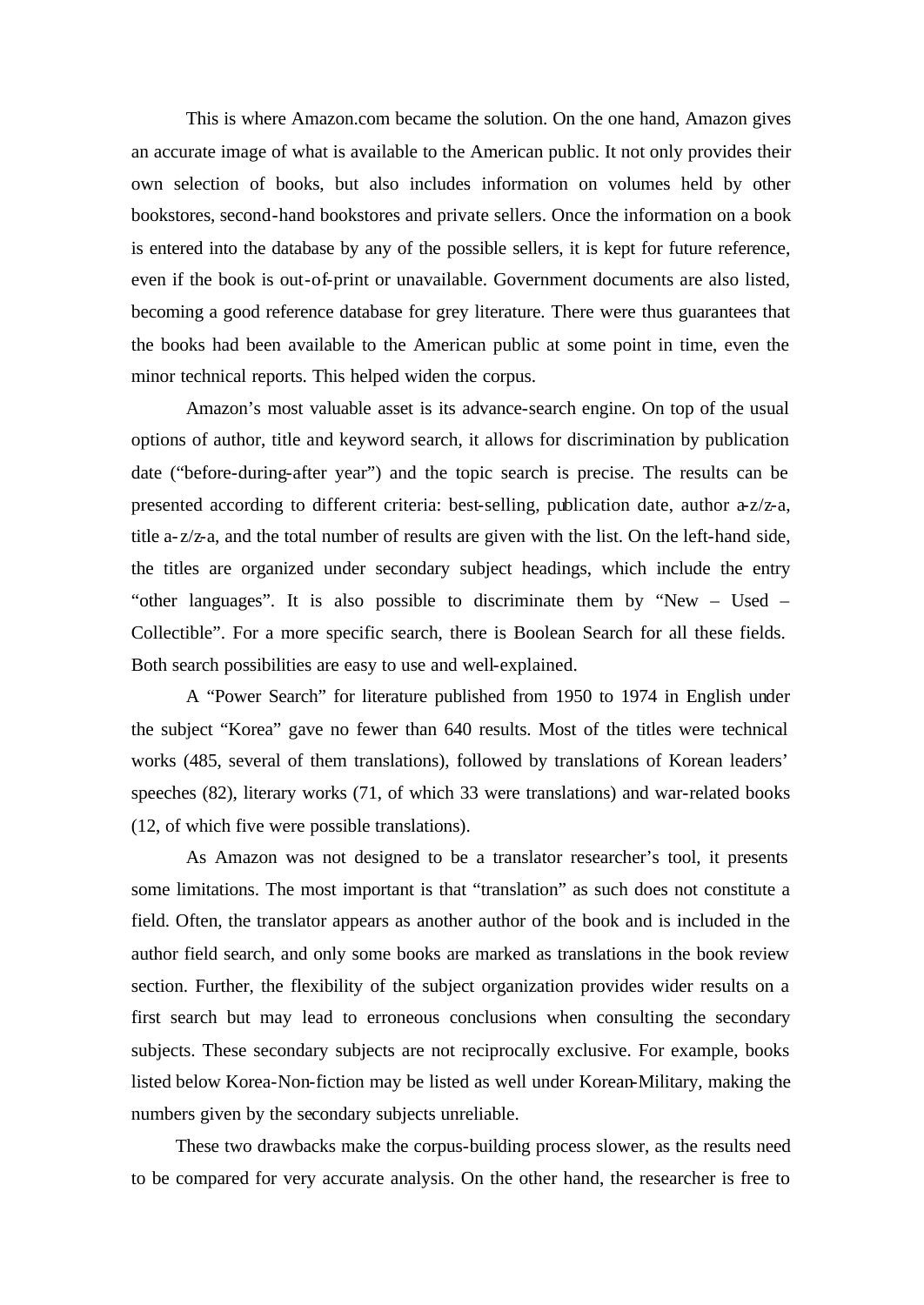apply their own definition of translation. As mentioned above, some of the results provided by the Language Translation Institute Database were retellings in English of Korean folk tales. Translation databases often do not consider such books translations, but originals. The bookseller's database, however, is more interested in being exhaustive instead of restrictive. The "translation" filter thus becomes the responsibility of the researcher.

The use of Amazon thus provided a good picture of the imports from Korea, and perhaps of public expectations in the United States. We could now plot a rise in interest in Korea since the Korean War:



*Figure 3. Titles on Korea available in the United States, 1956-1980* 

The corpus had risen from the original nine volumes appearing in *Index Translationum* to more than 120 confirmed volumes and 100 more possible ones. Without further study of the possible translations, accurate figures cannot be presented, but a general position can. Translation assumed three tasks at presenting Korea to the United States. First, it was a tool to track the positions of the two Koreas by translating speeches and statements from leaders of South and North. Second, translating local economic, political and technical texts allowed them to be compared with non-Korean studies on the peninsula's development. And third, translations introduced Korean folklore and fairy tales to the American public. This increase in the number of translations is framed by an increase in literature on Korea in general.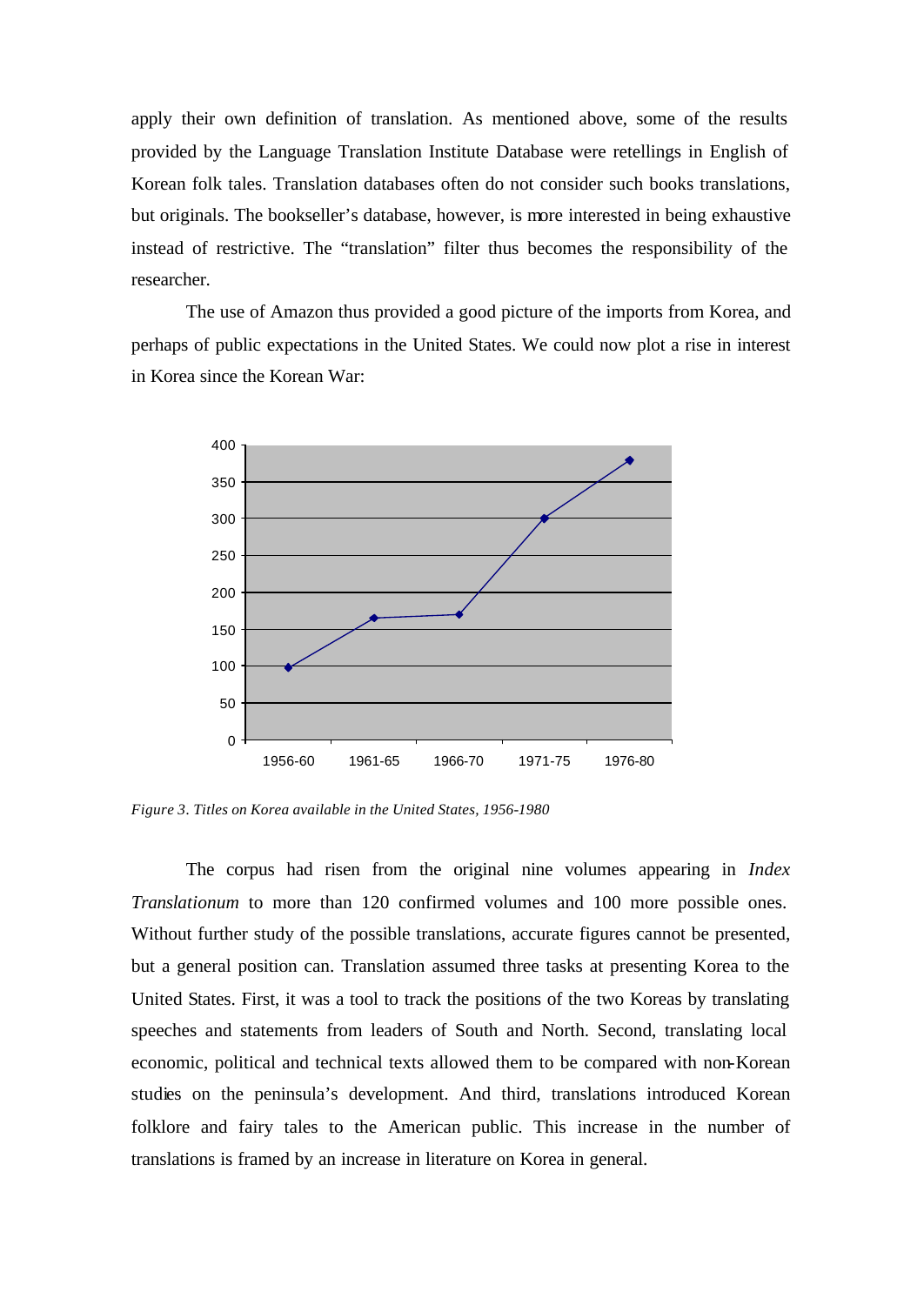As a conclusion, information from bookseller's databases can supply exhaustive data on available titles, giving researchers the chance to apply their own research filter. Research thus becomes less dependent on prior filters.

## **A general conclusion**

The three research projects presented here are very different, sometimes with quite opposed approaches to the use of bibliographical filters. However, the first important point is that all three cases work on the same tension: the authorities of prior lists conflict with the priorities of research; the given filters compete with the need for our own. The second main point is that, in all three cases, we have used the lists in order to think beyond them. Research has been more than the repetition of data.

After all, the lists are only of things. History, especially translation history, is about people. To get to the people we have to go beyond the lists. We have to uncover the drama of distribution and concealment, the conflict of human interests weighing for and against the movement of objects across time and space. Those are the struggles that make the passion of history. Bibliographical databases are no more than the traces of such stories.

#### **References**

Akrich, Madeleine, Michel Callon, Bruno Latour. 2006. *Sociologie de la traduction. Textes fondateurs*. Paris: Presses de l'École des Mines.

Genette, Gérard. 1978. *Seuils*. Paris: Seuil.

- Gutt, Ernst-August. 1991. *Translation and Relevance. Cognition and Context*. Oxford: Basil Blackwell.
- Halverson, Sandra L. 2008. "Translations as institutional facts: an ontology for 'assumed translation'". Anthony Pym, Miriam Shlesinger and Daniel Simeoni, eds *Beyond Descriptive Translation Studies. Investigations in homage to Gideon Toury*. Amsterdam and Philadelphia: Benjamins. 343-361.
- Heilbron, Johan. 1999. "Toward a Sociology of Translation: Book Translations as a Cultural World-System". *European Journal of Social Theory* 2 (4): 429-444.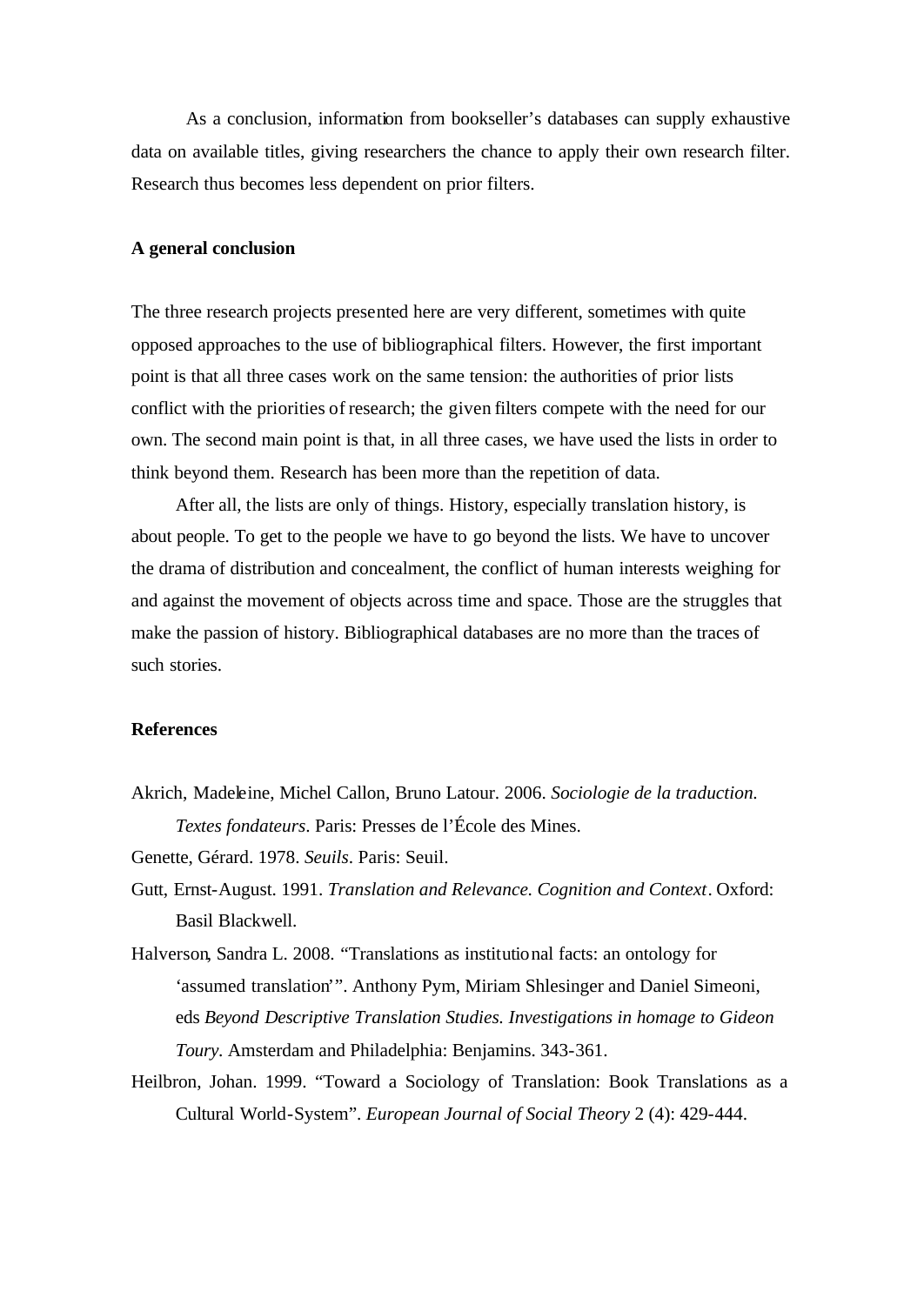- Hermans, Theo. 1997. "Translation as institution." In *Translation as intercultural communication*, Mary Snell-Hornby, Zuzana Jettmarová, Klaus Kindl (eds.). Amsterdam and Philadelphia: John Benjamins. 3-20.
- Poupaud, Sandra. Forthcoming. "La littérature traduite de l'espagnol". Sapiro Gisèle (ed). *La traduction comme vecteur des échanges culturels internationaux : circulation des livres de littérature et de sciences sociales et évolution de la place de la France sur le marché mondial de l'édition de 1980 à 2002*. Paris: CNRS Editions.
- Pym, Anthony. 1997. Review of "Bibliographie des traductions françaises", Katrin Van Bragt et al., *Target* 9 (2) : 365-369.
- Pym, Anthony. 2004. "Propositions on Cross-Cultural Communication and Translation", *Target* 16(1). 1-28.
- Pym, Anthony. 2007. "On History in Formal Conceptualizations of Translation", *Across Languages and Cultures* 8(2): 153-166.
- Pym, Anthony, and Gregorz Chrupala. 2005. "The Quantitative Analysis of Translation Flows in the Age of an International Language". Albert Branchadell & Lovell Margaret West, eds *Less Translated Languages*. Amsterdam and Philadelphia: Benjamins. 27-38.
- Renn, Joachim. 2006. "Indirect access: Complex settings of communication and the translation of governance". Arturo Parada & Oscar Diaz Fouces, eds *Sociology of Translation*. Vigo: Servizio de Publicaciones do Universidade de Vigo. 193-210.
- Sapiro, Gisèle (ed.). Forthcoming. *La traduction comme vecteur des échanges culturels internationaux : circulation des livres de littérature et de sciences sociales et évolution de la place de la France sur le marché mondial de l'édition de 1980 à 2002*. Paris: CNRS Editions.Toury, Gideon. 1995. *Descriptive Translation Studies and beyond*. Amsterdam & Philadelphia: Benjamins.
- Venuti, Lawrence. 1995. *The Translator's Invisibility. A History of Translation*. London and New York: Routledge.

Résumé : Toute étude de traductions doit tout d'abord déterminer ce qui doit être pris en compte comme une "traduction" et comment trouver une telle chose, en général en ayant recours à des bases de données bibliographiques. Partant de la conception maximaliste selon laquelle les traductions sont potentiellement omniprésentes, nous proposons ici que les différents processus de distribution imposent une série de filtres sélectifs grâce auxquels certaines traductions sont plus facilement identifiées et accessibles que d'autres. L'étude de la traduction doit tenir compte de ces